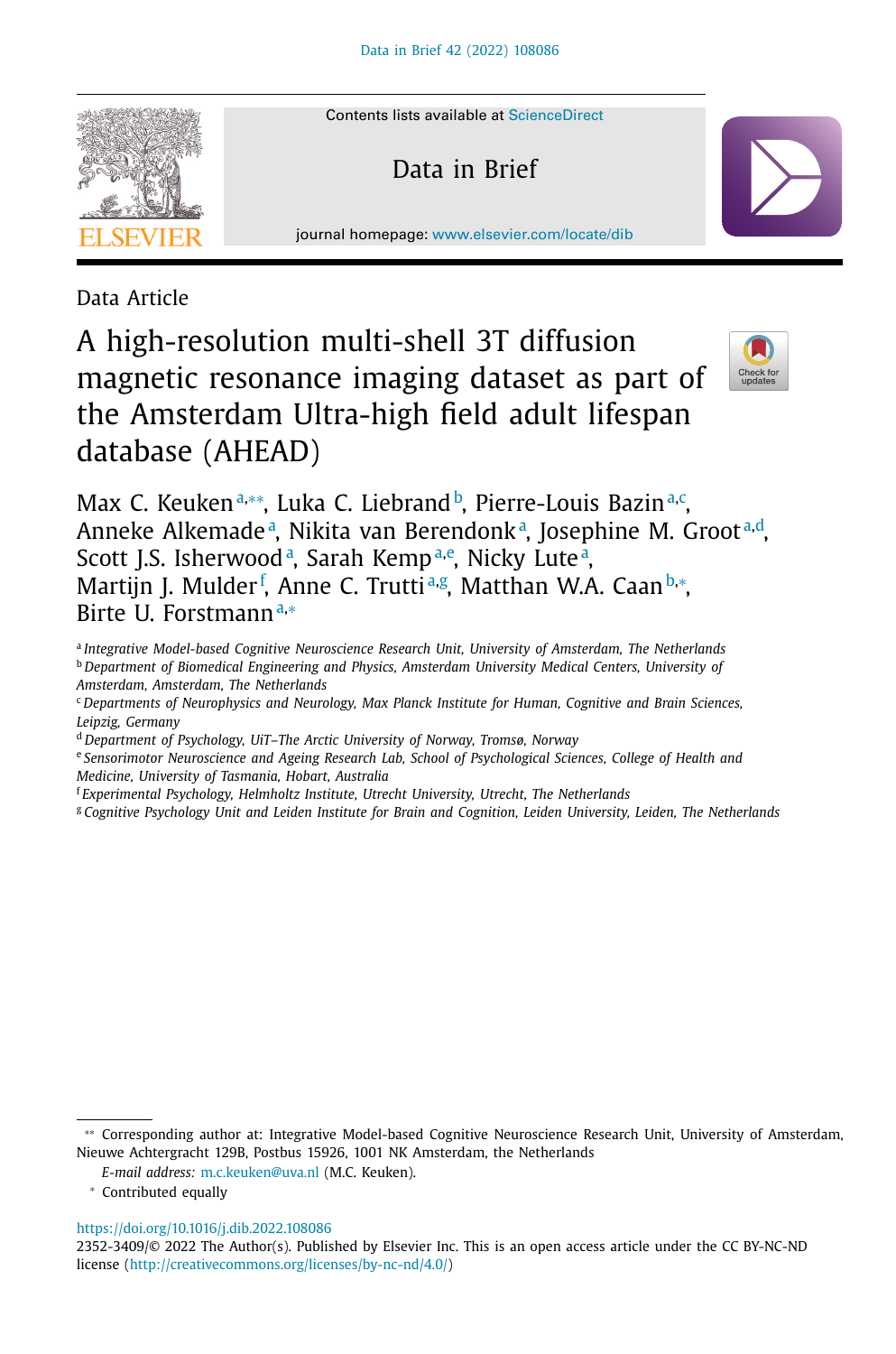#### a r t i c l e i n f o

*Article history:* Received 28 October 2021 Revised 7 March 2022 Accepted 16 March 2022 Available online 23 March 2022

Dataset link: A [high-resolution](https://uvaauas.figshare.com/projects/A_high-resolution_multi-shell_3T_diffusion_magnetic_resonance_imaging_dataset_as_part_of_the_Amsterdam_Ultra-high_field_adult_lifespan_database_AHEAD_/125377) multi-shell 3T diffusion magnetic resonance imaging dataset as part of the Amsterdam Ultra-high field adult lifespan database (AHEAD) (Original data)

*Keywords:* DWI MRI Lifespan Diffusion 3T Multi-shell

### A B S T R A C T

In order to further our understanding of brain function and the underlying networks, more advanced diffusion weighted magnetic resonance imaging (DWI MRI) data are essential. Here we present freely available high-resolution multishell multi-directional 3 Tesla (T) DWI MRI data as part of the 'Amsterdam Ultra-high field adult lifespan database' (AHEAD). The 3T DWI AHEAD dataset include 1.28mm isotropic whole brain DWI data of 49 healthy adult participants between 18 and 90 years old. The acquired data include DWIs at three non-zero b-values (48 directions, b-value 700 s/mm<sup>2</sup>; 56 directions, b-value 1000 s/mm<sup>2</sup>; 64 directions, b-value  $1600 \text{ s/mm}^2$ ) including a total of twelve volumes with a b-value of 0  $s/mm^2$  (b0 volumes). In addition, eight b0 volumes with a reversed phase encoding direction were acquired to correct for distortions. To facilitate future use, the DWI data have been denoised, corrected for eddy currents, susceptibility-induced off-resonance field distortions, bias fields, and are skull stripped.

© 2022 The Author(s). Published by Elsevier Inc. This is an open access article under the CC BY-NC-ND license [\(http://creativecommons.org/licenses/by-nc-nd/4.0/\)](http://creativecommons.org/licenses/by-nc-nd/4.0/)

## **Specifications Table**

| Subject                        | Psychology                                                                           |  |
|--------------------------------|--------------------------------------------------------------------------------------|--|
| Specific subject area          | Neuroscience: Cognitive                                                              |  |
| Type of data                   | Table                                                                                |  |
|                                | MRI DWI data                                                                         |  |
| How data were acquired         | Philips 3T Ingenia CX MRI scanner using a dStream 32 channel receiver head coil.     |  |
| Data format                    | Preprocessed                                                                         |  |
| Parameters for data collection | Multi-shell (b700, b1000, b1600) multi-directional (resp. 48, 56 and 64              |  |
|                                | directions) with twelve b0 volumes, 1.28 mm isotropic resolution 3T diffusion        |  |
|                                | MRI data. To correct for susceptibility-induced off-resonance field distortions      |  |
|                                | eight b0 volumes with reversed phase encoding where acquired.                        |  |
| Description of data collection | As part of a larger data-collection effort, 54 healthy participants between the age  |  |
|                                | of 18 and 90 were scanned on a 3T MRI scanner in the period of April 2019 and        |  |
|                                | August 2020. The data acquisition took approximately an hour and included            |  |
|                                | three diffusion weighted sequences: $(1)$ 48 directions with a b-value of 700, $(2)$ |  |
|                                | 56 directions with a b-value of 1000, and (3) the 64 directions with a b-value of    |  |
|                                | 1600. To bypass memory limitations, the third sequence was split into two            |  |
|                                | different volumes, each with 32 directions. The diffusion weighted sequences         |  |
|                                | included twelve volumes with a b-value of 0. To enable the correction of             |  |
|                                | susceptibility-induced off-resonance field distortions, eight additional volumes     |  |
|                                | with a b-value of 0 were acquired with a reversed phase-encode direction. Due        |  |
|                                | to technical issues, data of five participants were corrupted or incomplete.         |  |
|                                | The final 3T DWI dataset contains data 49 participants and can be combined           |  |
|                                | with previously published high-resolution multi-parameter 7T structural MRI          |  |
|                                | data $[1]$ .                                                                         |  |
| Data source location           | Institution: Spinoza Center for Neuroimaging (https://www.spinozacentre.nl)          |  |
|                                | City: Amsterdam                                                                      |  |
|                                | Country: The Netherlands                                                             |  |
|                                | Latitude and longitude for collected data: 52°17′31.8″N 4°57′26.3″E                  |  |
|                                | (continued on next page)                                                             |  |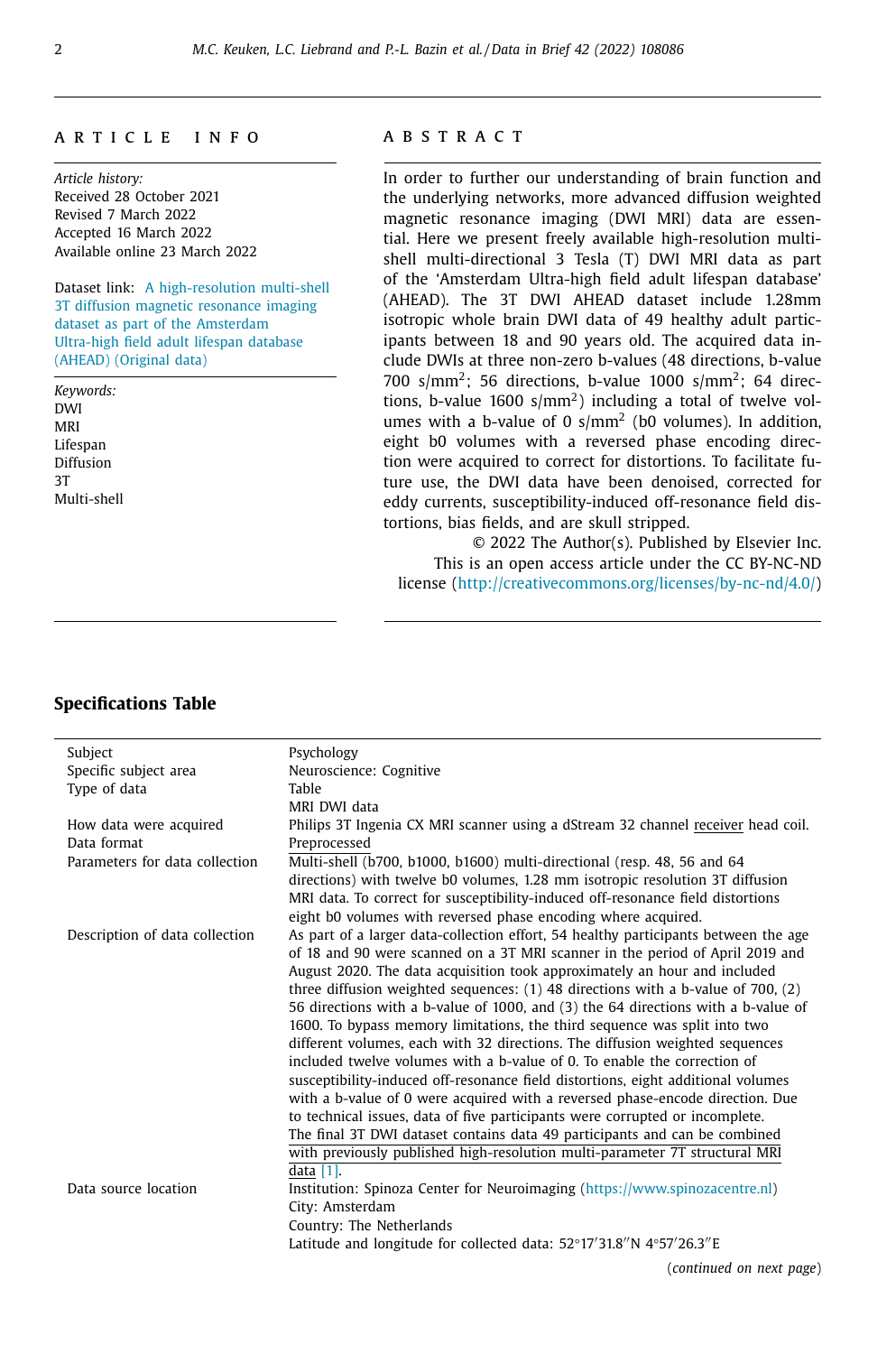<span id="page-2-0"></span>

| Data accessibility       | Repository name: figshare.com                                                    |
|--------------------------|----------------------------------------------------------------------------------|
|                          | Data identification number: N.a.                                                 |
|                          | Direct URL to data: https://uvaauas.figshare.com/projects/A_high-resolution_     |
|                          | multi-shell_3T_diffusion_magnetic_resonance_imaging_dataset_as_part_of_the_      |
|                          | Amsterdam_Ultra-high_field_adult_lifespan_database_AHEAD_/125377                 |
|                          | Direct URL to the MRI exam card parameters used to acquire the data:             |
|                          | DOI 10.17605/OSF.IO/ZVXHW                                                        |
|                          | Direct URL to the code used to process the data:                                 |
|                          | DOI 10.17605/OSF.IO/ZVXHW                                                        |
| Related research article | Alkemade, A., Mulder, M., Groot, J., Isaacs, B., van Berendonk, N., Lute, N.,    |
|                          | Isherwood, S., Bazin, P.-L., & Forstmann, B. U. (2020). The Amsterdam Ultra-high |
|                          | field adult lifespan database (AHEAD): A freely available multimodal 7 Tesla     |
|                          | submillimeter magnetic resonance imaging database. Neurolmage, 221, 117200.      |

# **Value of the Data**

- The dataset entails a high-resolution multi-shell multi-directional 3T DWI acquisition that can be combined with multi-contrast 7T ultra-high field (UHF) structural MRI scans of the same participants that have already been made freely available.
- The dataset is relevant and freely available for researchers interested in structural networks in the healthy brain across the adult lifespan, as well as researchers interested in normative control groups for clinical cohorts.
- The DWI have been pre-processed with the following steps: denoising, eddy current correction, topup correction, N4 bias field correction, and skull stripping.
- The freely available dataset follows the Brain Imaging Data Structure (BIDS) specification and therefore supports the ease of future use.

# **1. Data Description**

As part of a larger data-collection effort,54 healthy participants between the age of 18 and 90 were scanned on a 3T MRI scanner in the period of April 2019 and August 2020. The DWI data included three diffusion weighted sequences: (1) 48 directions with a b-value of 700, (2) 56 directions with a b-value of 1000, and (3) the 64 directions with a b-value of 1600. The directional resolutions are provided in the bvec files per sequence and are further explained in [Table](#page-3-0) 2. Each diffusion-weighted scan was preceded by two b0 scans that were later used with topup to correct for susceptibility-induced off-resonance field distortions. The b700, b1000, and b1600 scans have identical acquisition parameters to the separate b0 scans except an inverted

#### **Table 1**

Demographic information including the number of female and male participants per age group for whom diffusionweighted data was acquired. All participants underwent a previous 7T structural MRI session which is described in [\[1\].](#page-8-0) The average interval between the 7T structural MRI session and the 3T DWI session was 2.35 years (std. 0.23). The age group membership is based on the age at diffusion-weighted data acquisition and could therefore differ from the age group in the initial 7 Tesla structural data release.

| Age Group (years) | Female | Male | Total |
|-------------------|--------|------|-------|
| $18 - 30$         | 6      | 6    | 12    |
| $31 - 40$         |        | 4    |       |
| $41 - 50$         |        | ∠    |       |
| $51 - 60$         | 6      | 4    | 10    |
| $61 - 70$         | 6      |      | 9     |
| $71 - 80$         |        | ∠    |       |
| 81-90             | 0      |      |       |
| Total             | 27     | 22   | 49    |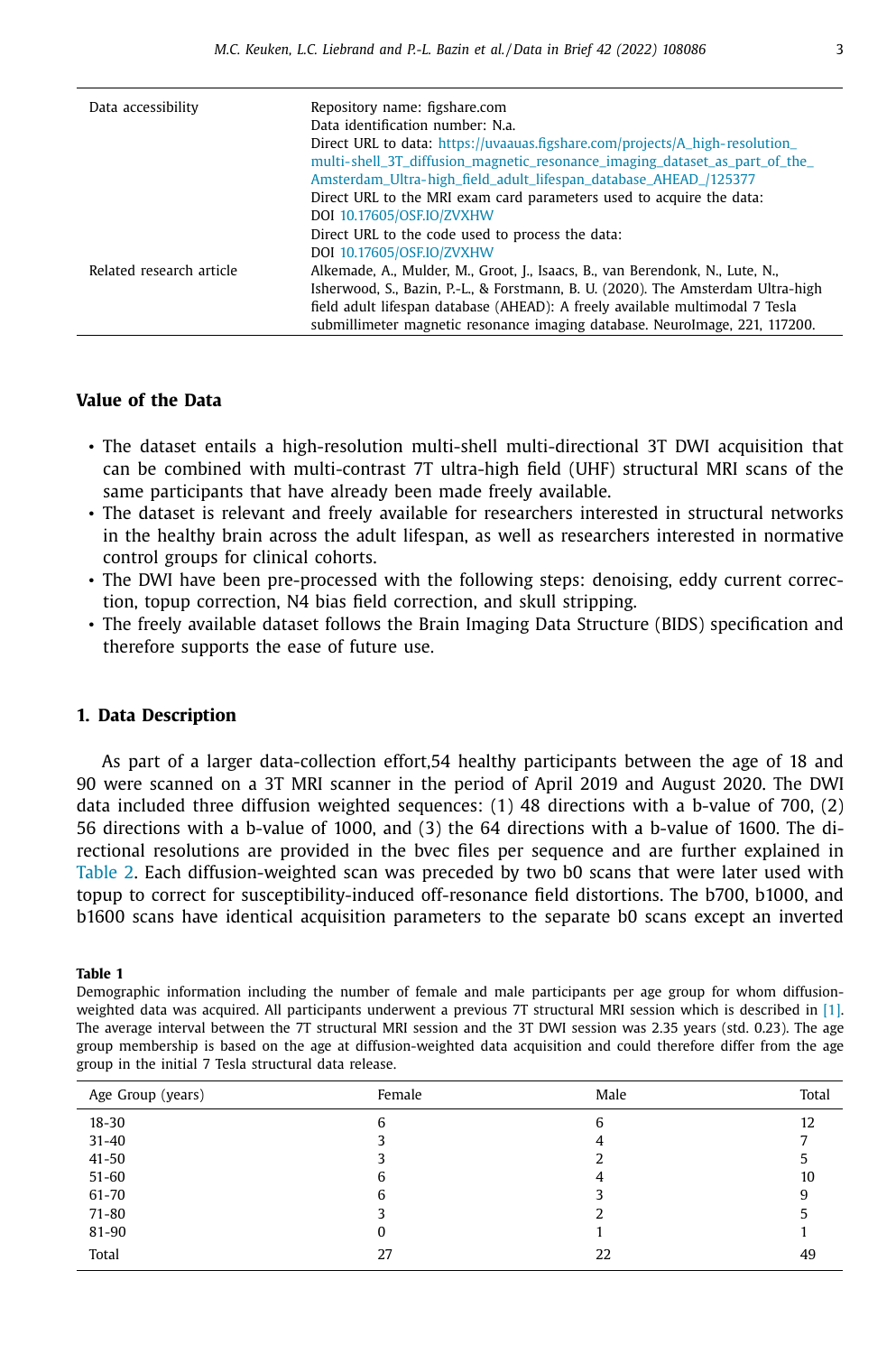#### <span id="page-3-0"></span>**Table 2**

A short description of the shared files. Each of the 49 participants has a single folder which contains five different files: a binary brain mask, the processed DWI data in NIfTI format with the corresponding bvals and bvecs files, and a text file containing the demographic information.

| Participant ID  | Data Type | Filename                                               | Description                                                                                                                                                                                                |
|-----------------|-----------|--------------------------------------------------------|------------------------------------------------------------------------------------------------------------------------------------------------------------------------------------------------------------|
| sub-{id number} | dwi       | sub-fid number}_ses-03_<br>dwi_desc-Brain_mask.nii.gz  | The binary mask of the brain estimated by<br>dwi2mask and used to remove all facial<br>features from the DWI data.                                                                                         |
|                 |           | sub-{id number}_ses-03_<br>dwi_desc-preproc_dwi.nii.gz | The concatenated DWI file of a single<br>participant. Each concatenated DWI file<br>consists of 180 volumes.                                                                                               |
|                 |           | sub-fid number}_ses-03_<br>dwi_desc-preproc_dwi.bvals  | The corresponding b-values in $s/mm^2$ per<br>DWI volume (12 $\times$ 0, 48 $\times$ 700,<br>$56 \times 1000$ , 64 $\times 1600$ ).                                                                        |
|                 |           | sub-{id number}_ses-03_<br>dwi_desc-preproc_dwi.bvecs  | The corresponding gradient table, stored in<br>a byecs format, per DWI volume. The file<br>consists of 3 rows, corresponding to the<br>x, y, and z component of the diffusion<br>weighted gradient vector. |
|                 |           | sub-fid number}_ses-03_<br>demographics.txt            | A text file that contains the participant id<br>number, gender, and age group<br>information.                                                                                                              |

fat shift direction (resp. anterior versus posterior), the number of directions and the b-value used. To further increase the number of b0 scans that could be used for topup, the b700 scan started and ended with a b0 volume. The b1000 scan started with a single and ended with 5 additional b0 volumes. The first half of the b1600 scan started and ended with a single b0 volume whereas the second half of the b1600 scan started with a single and ended with two b0 volumes. In total 8 b0 scans with an anterior shift direction and 12 b0 scans with a posterior shift were acquired. Due to technical issues, data of five participants were corrupted or incomplete. The freely available DWI data set has been pre-processed with the following steps: denoising, eddy current correction, topup correction, N4 bias field correction, and skull stripping. The final 3T DWI dataset contains 49 participants and can be combined with previously published high-resolution multi-parameter 7T structural MRI data [\[1\].](#page-8-0)

Supplementary material 1) A Jupyter Notebook containing all the Python (V3.6) code used to pre-process the DWI data [\[12,13\].](#page-8-0) The notebook is also shared on OSF (DOI [10.17605/OSF.IO/](https://doi.org/10.17605/OSF.IO/ZVXHW) ZVXHW).

Supplementary material 2) A Microsoft Excel file containing the MRI exam card parameters. The excel file is also shared on OSF (DOI [10.17605/OSF.IO/ZVXHW\)](https://doi.org/10.17605/OSF.IO/ZVXHW).

#### **2. Experimental Design, Materials and Methods**

*Participants* Each healthy participant had previously participated in a structural 7Tesla (T) magnetic resonance imaging (MRI) session as described in [\[1\]](#page-8-0) and were recruited via newsletters and social media of the Dutch Parkinson Foundation, as well as via the University of Amsterdam. The larger data-collection effort entailed two 7T MRI sessions and a third 3T MRI session. All participants were contacted by phone to assess their suitability to participate in the study. Initial inclusion criteria for the first 7T MRI scan were age 18–80 years and self-reported health at the time of inclusion. Exclusion criteria were the absence of a signed informed consent, as well as any factors that could potentially interfere with MRI. This included MRI incompatibility (e.g., pacemakers), pregnancy, and self-reported claustrophobia. All exclusion criteria were verified again before the 3T MRI session commenced. The interval between the first 7T structural MRI session and the 3T DWI MRI session was on average 2.35 years (std. 0.23; the minimum and maximum interval was resp. 1.66 and 3.15 years). The age group membership as reported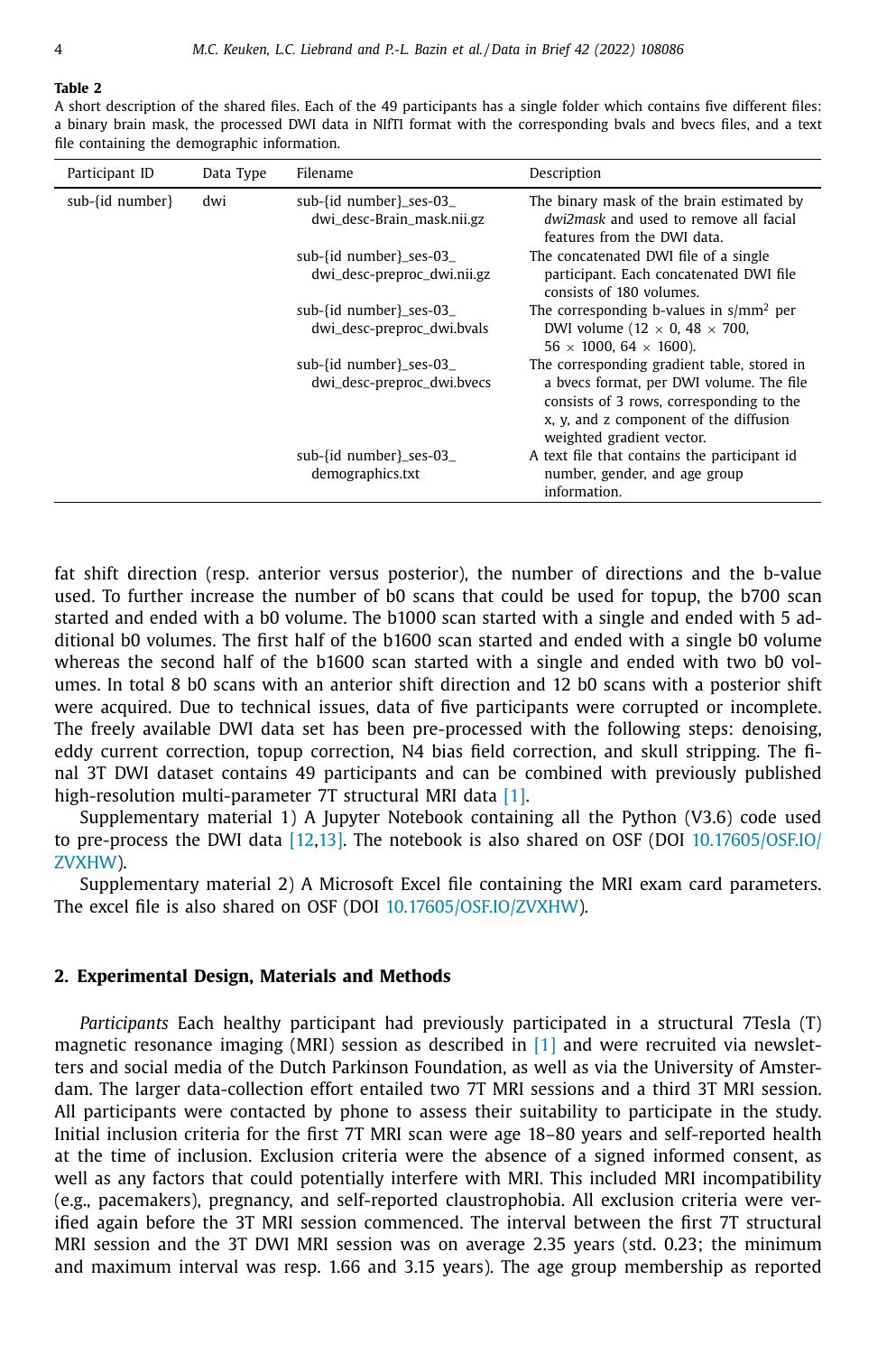in [Table](#page-2-0) 1 is based on the age at diffusion-weighted data acquisition and could therefore differ from the age group in the initial 7 Tesla structural data release. Each participant received a monetary compensation of 20 euros. Of the initial 54 participants there were five participants for whom the data was not fully exported, or the exported data was corrupted. These five participants were excluded from any further data processing.

*Data acquisition summary* The data were acquired using a Philips 3T Ingenia CX scanner with a dStream 32 channel receiver head coil at the Spinoza Center for Neuroimaging located in Amsterdam, The Netherlands [\(https://www.spinozacentre.nl\)](https://www.spinozacentre.nl). The scanner has a maximum gradient strength of  $40mT/m$  and a maximum gradient slew rate of 200  $mT/m/ms$ . The diffusion weighted images were acquired with a multislice spin echo (MS-SE), single-shot sequence (100 transverse slices with an isotropic voxel resolution of 1.28mm, field of view (FOV) =  $205 \times 205$ , slice gap = 0mm, TR = 8100ms, TE = 78ms, SENSE factor (AP) = 2). To suppress the fat signal two REST saturation slabs were planned at the anterior and posterior side of the brain. Diffusion weighting was isotopically distributed along 48, 56, or 64 directions with a corresponding bvalue of 700 s/mm<sup>2</sup>, 1000 s/mm<sup>2</sup> and 1600 s/mm<sup>2</sup>. Due to memory limitations the 64-direction scan was split into two 32 direction scans (resp. TA b700=  $13:48$ min, b1000 = 17:19min, b1600 first half  $= 9:44$  min, b1600 second half  $= 9:44$  min). Each diffusion weighted image included several volumes with no diffusion weighting (b0; b value = 0 s/mm<sup>2</sup>). The b700 scan started and ended with a b0 volume, the b1000 scan started with a single b0 volume and ended with five b0 volumes, the first half of the b1600 scan started and ended with a single b0, whereas the second half of the b1600 scan started with a single and ended with two b0 volumes. In total twelve b0 volumes were acquired within the diffusion weighted sequences. Finally, eight b0 volumes were acquired with an inverted fat shift direction to ensure that *topup* could be used (100 transverse slices with an isotropic voxel resolution of 1.28mm, field of view (FOV) =  $205 \times 205$ , slice gap = 0mm, TR = 8100ms, TE = 78ms, SENSE factor (AP) = 2, TA single b0 volume = 00:49 min). Note that the exact exam card and corresponding MRI parameters are presented in Supplementary file 2 ('MRI examcard parameters.xlsx').

*Data pre-processing* Of the 49 participants, the DWI data were saved using a DICOM format for three participants and PAR/REC format for 46 participants. Depending on the format, the data was exported to the NIfTI format using dcm2niix (V1.0.20201216) or parrec2nii (V3.2.1) [\[2,3\]](#page-8-0) and converted to the MRtrix3 .mif format  $[4]$ . The DWI and b0 files used for the topup were concatenated into separate .mif files for ease of processing. No intensity normalization was done prior to concatenation. All data were subsequently denoised using a principle component analysis (PCA) based function *dwidenoise* as implemented in MRtrix3 (V3.0.2) [\[4,5,14\].](#page-8-0) This function denoises the DWI data using the prior knowledge that the eigen spectrum of random covariance matrices can be described by a Marchenko-Pastur (MP) distribution. A MP distribution is fit to the spectrum of patch-wise signal matrices and used as an estimator of the amount of noise. This noise estimation is then used as an optimal cut-off for the PCA denoising. The next step was to remove the Gibbs ringing artefacts by using the *mrdegibbs* function [\[4,6\].](#page-8-0) Gibbs-ringing can be seen in MRI images as spurious oscillations around sharp tissue boundaries and is a result of the truncation of k-space sampling. Depending on the location of this sharp edge relative to the sampling grid this results in the attenuation of the Gibbs ringing artifact. The used method tries to estimate the subvoxel-shift in pixels necessary to minimize this distance and reinterpolates the image accordingly. The next step was to correct for susceptibility-induced offresonance field distortions using the different phase encoding blips of the b0 images in *topup.* The *topup* output was used to inform the eddy current correction using *eddyOpenMP* as implemented in FSL (V5.0.11) [\[7–9,15\].](#page-8-0) Finally, we applied a N4 bias correction as implemented in *dwibiascorrect* [\[4,10\]](#page-8-0) and a brain mask was estimated using *dwi2mask* [\[11\].](#page-8-0) The bias field is the result of the inhomogeneity of the magnetic field during acquisition and has a negative effect on any intensity-based segmentation. All DWI volumes were finally exported back to NIfTI format using *mrconvert* with the option *export\_grad\_fsl* to export the bvals and bvecs files in a FSL compatible format. All facial features were removed from the resulting NIfTI file using the brain mask in combination with *fslmaths*. The processing pipeline is visualized in [Fig.](#page-5-0) 1. The final DWI NIfTI image contains 180 volumes, of which twelve are the b0 (posterior fat shift direction)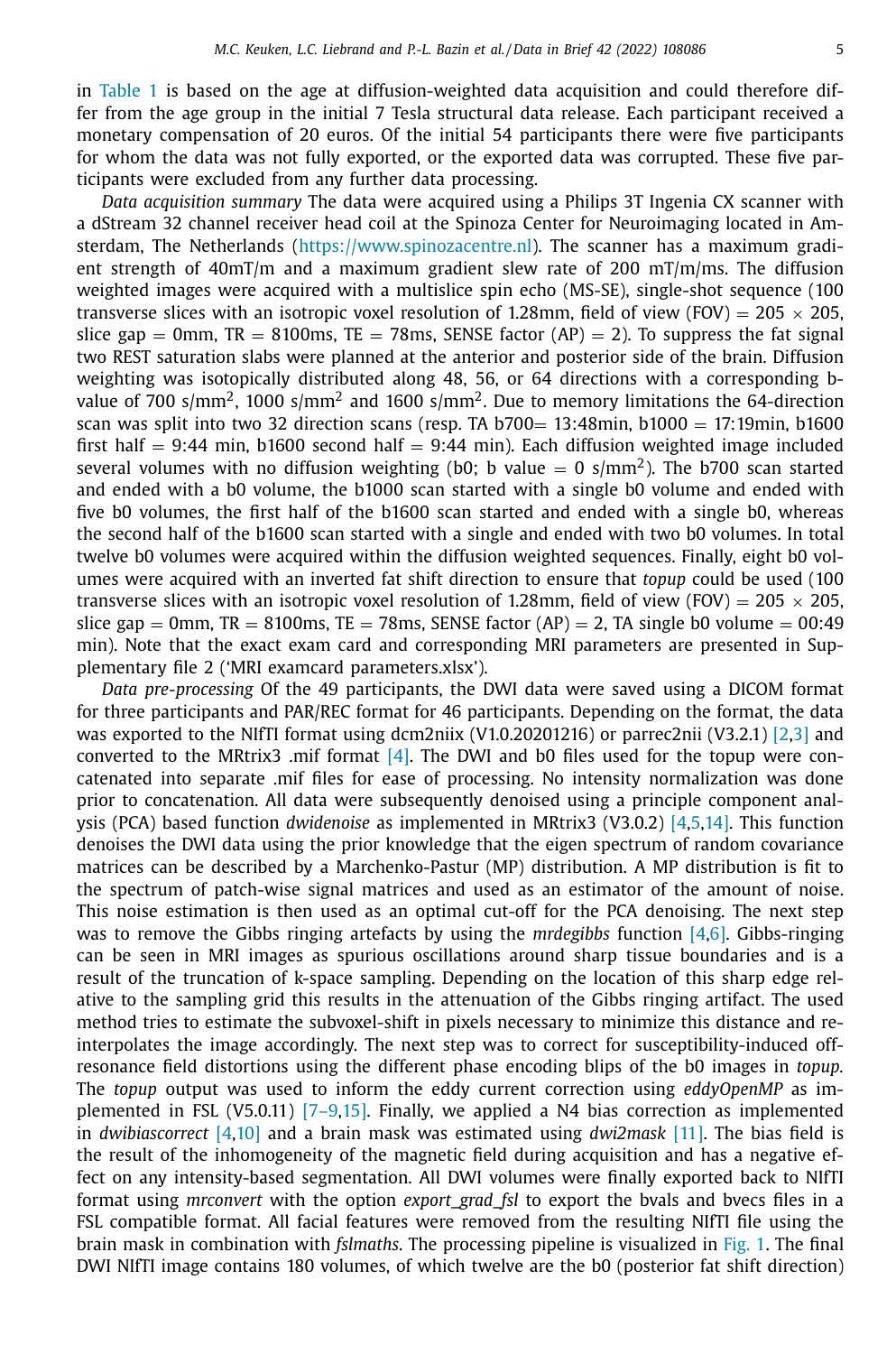<span id="page-5-0"></span>

**Fig. 1.** DWI pre-processing steps. The DWI scans were either saved as DICOM or PAR/REC format. Depending on the format, the data was exported to the NIfTI format using either dcm2niix or parrec2nii  $[2,3]$  and converted to the MRtrix3 .mif format [\[4\].](#page-8-0) All data were then denoised using dwidenoise [\[5\].](#page-8-0) A corresponding noise map is shown in red. The next step was to remove the Gibbs ringing artefacts by using the mrdegibbs function [\[6\].](#page-8-0) Using the different phase encoding blips of the b0 images, topup was applied and used to inform the eddy current correction as implemented in FSL [\[7–9\].](#page-8-0) A custom b02b0.cnf parameter script was used during the topup processing step in which the warp resolution was increased, and the amount of smoothing was reduced. This custom script is generated as part of the processing code shared in supplementary material 1 ('A high-resolution multi-shell 3T diffusion magnetic resonance imaging dataset as part of the Amsterdam Ultra-high field adult lifespan database (AHEAD)\_notebook.ipynb', cell 6). The estimated susceptibility-induced off-resonance field distortions are shown in jet colors. Finally, we applied a N4 bias correction as implemented in dwibiascorrect [\[10\]](#page-8-0) and a brain mask was estimated using dwi2mask [\[11\].](#page-8-0) All DWI volumes were masked using the resulting brain mask to remove any facial features of the participant. The resulting bias field is given in blue, and the resulting binary brain mask is given in white. In between parentheses are the exact functions used to process the data.

volumes. The remaining volumes are part of the 48, 56 and 64 directional volumes. All code to process the data is provided in a Jupyter notebook [\[12\]](#page-8-0) as part of the Supplementary material 1. [Figure](#page-6-0) 2

The 3T MRI data can be combined with the previously published 7T structural MRI data[1]. Note that for two participants the 7T structural MRI data of the first session were deemed unusable and were not part of the initial 7T MRI data release. For those participants the structural scans of the second 7T session will be made available in a future data release.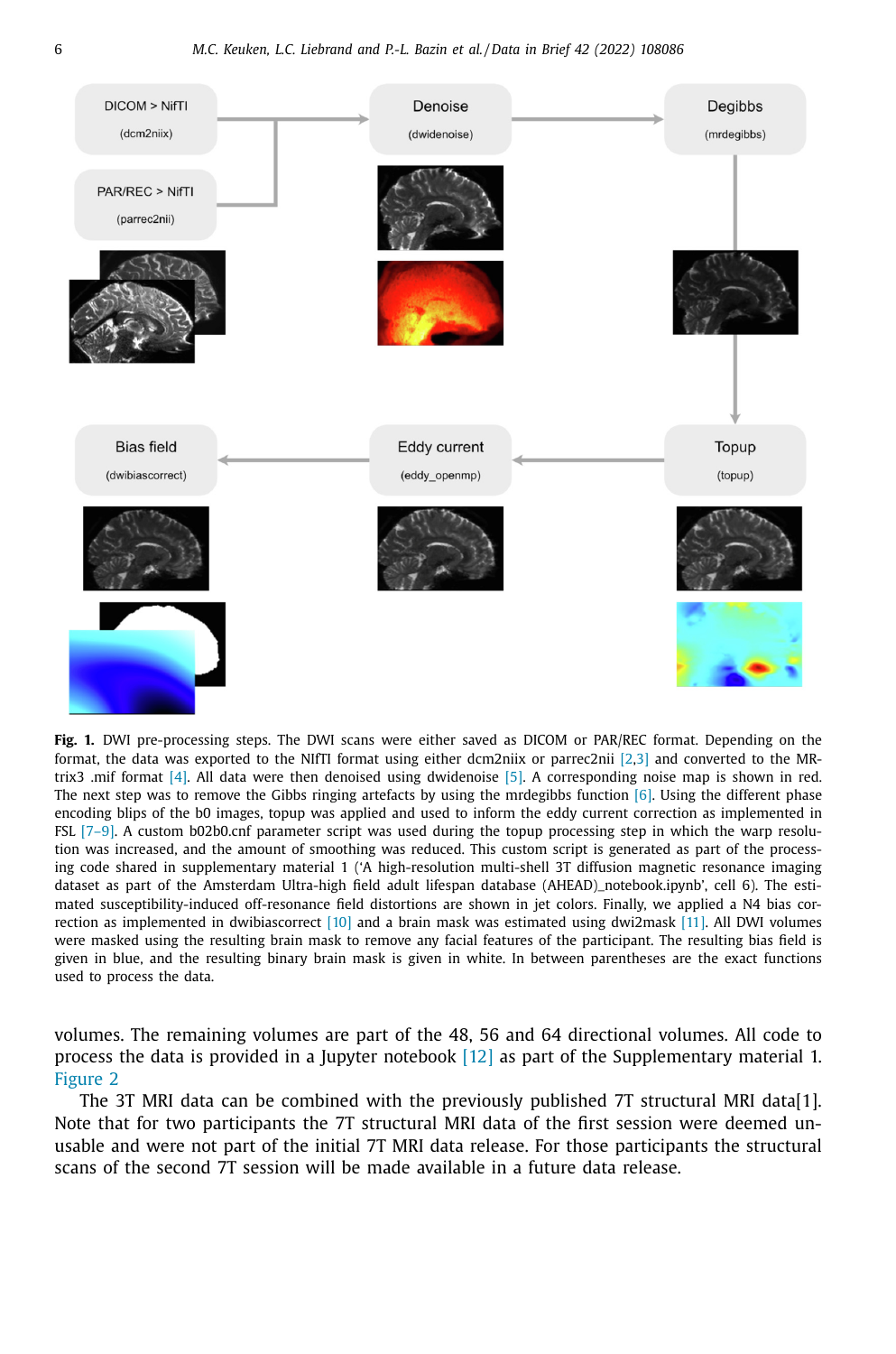<span id="page-6-0"></span>

Fig. 2. Visualization of data quality. To visualize the quality of the diffusion data, the freely available pre-processed dataset of a single participant was further analysed with MRtrix3.0. Here, the Fibre Orientation Density (FOD) image of <sup>a</sup> single coronal slice is shown. The zoomed inset of the basal ganglia illustrates the anatomical specificity captured in the acquired data. The internal and external capsule are clearly visible as well as several other fibre bundles such as the cingulum, corpus callosum, Superior Occipitofrontal Fasciculus (SOF), and the Superior Longitudinal Fasciculus (SLF). The red hues indicate a main orientation along the left/right axis, the green hues indicate a main orientation along the anterior/posterior axis, and the blue hues indicate <sup>a</sup> main orientation along the superior/inferior axis.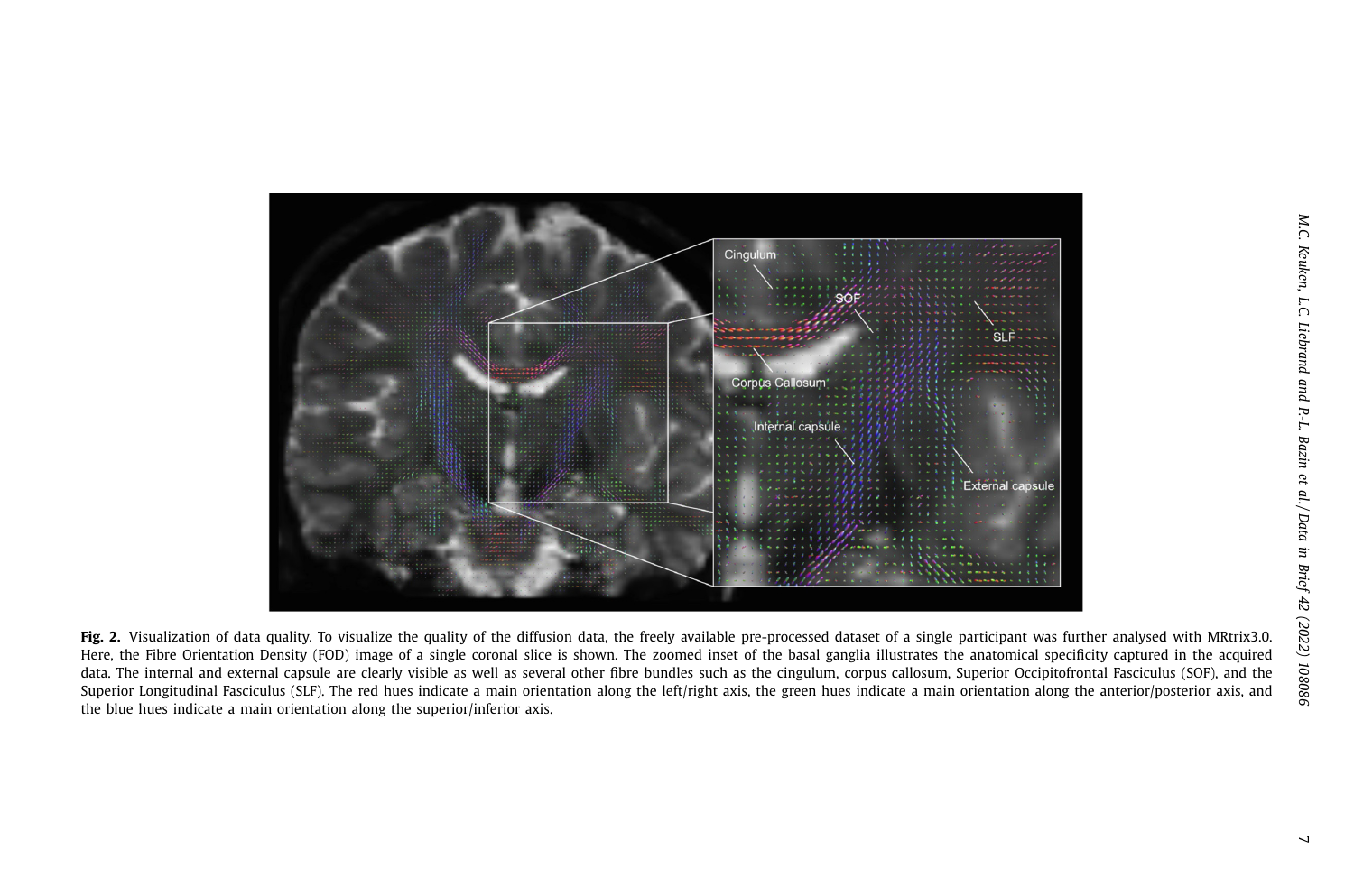## **Ethics Statement**

All procedures were in accordance with the Code of Ethics of the World Medical Association and approved by the Institutional Review Board at the University of Amsterdam (ERB number 2016-DP-6897). Informed consent was obtained from participants including permission for the future release of de-identified data. In agreement with the general data protection regulation (GDPR), and associated guidelines implemented at the University of Amsterdam, the Netherlands, all information that could be used to directly identify a participant was removed from the data (e.g., the exact age, facial features, and any personal information in the MRI header information). In line with these guidelines we therefore report age ranges, instead of the age of the individual participants. The participant IDs were further pseudorandomized in a similar manner as the AHEAD 7T structural MRI scans. This was done as an additional safety measure to ensure that there is no direct correspondence between the IDs stored locally on the university servers and the IDs shared on figshare. Note that due to GDPR regulations the subject IDs on figshare will differ between releases. The initial 7T AHEAD data release therefore has a different subject ID mapping than the current release. The release version is captured in the subject ID where the first integer indicates the release (0: initial 7T AHEAD data release; 1: current data release including the 3T DWI).

## **CRediT Author Statement**

**Max C. Keuken:** Software, Formal analysis, Data Curation, Writing – Original Draft, Visualization **Luka C. Liebrand:** Methodology, Investigation, Writing – Review & Editing **Pierre-Louis Bazin:** Conceptualization, Software, Writing – Review & Editing **Anneke Alkemade:** Conceptualization, Supervision, Project administration, Writing – Review & Editing, Funding acquisition **Nikita van Berendonk:** Investigation, Data Curation, Writing – Review & Editing **Josephine M. Groot:** Investigation, Data Curation, Writing – Review & Editing **Scott J.S. Isherwood:** Validation, Writing – Review & Editing **Sarah Kemp:** Validation**,** Writing – Review & Editing **Nicky Lute:** Investigation, Data Curation, Writing – Review & Editing **Martijn J. Mulder:** Conceptualization, Supervision, Project administration, Writing – Review & Editing, Funding acquisition **Anne C. Trutti:** Validation, Writing – Review & Editing **Matthan W.A. Caan:** Methodology, Investigation, Writing – Review & Editing **Birte U. Forstmann:** Conceptualization, Resources, Supervision, Project administration, Writing – Review & Editing, Funding acquisition.

## **Declaration of Competing Interest**

Of the authors, M.W.A. Caan is shareholder of Nico.lab International Ltd. The other authors declare that they have no known competing financial interests or personal relationships which have or could be perceived to have influenced the work reported in this article. The data described here was acquired with financial support from STW/NWO (#14017, BUF, MJM and AA), Health∼Holland TKI-PPP (LL, MWAC), ERC Consolidator (BUF), ERC PoC (BUF), and the NWO Vici (BUF).

#### **Data Availability**

A high-resolution multi-shell 3T diffusion magnetic resonance imaging dataset as part of the Amsterdam Ultra-high field adult lifespan database (AHEAD) (Original data) [\(uvaauas.figshare.](https://uvaauas.figshare.com/projects/A_high-resolution_multi-shell_3T_diffusion_magnetic_resonance_imaging_dataset_as_part_of_the_Amsterdam_Ultra-high_field_adult_lifespan_database_AHEAD_/125377) com).

# **Acknowledgments**

The authors thank all individuals that agreed to participate in this study.